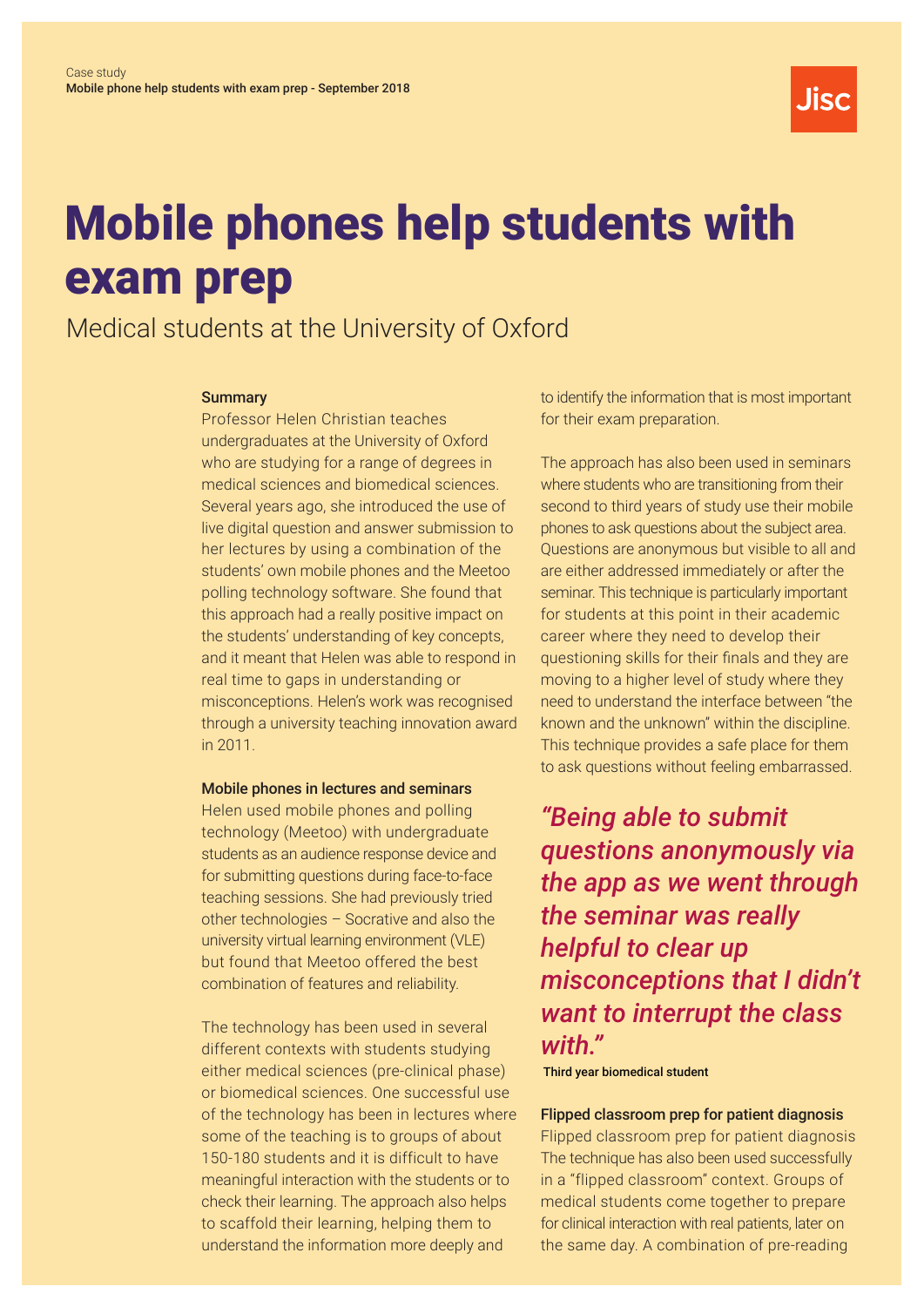*"The real time quiz used throughout the lecture was great for self-testing that I had understood the key concepts well – I am not sure I would have properly appreciated this without the quiz."* 

First year studying medicine

preparation is followed up with presentations and use of polling and Q&A to test out knowledge in an intensive revision session. This has been shown to be effective in helping students to rehearse and reinforce their knowledge before they then examine patients who are suffering from those conditions.

#### Strategies for exam preparation

Helen's interest in this innovation came because she was concerned about the stress that students were experiencing when preparing for their exams. There is a huge amount of material to understand in her courses, and she was worried that some students were catastrophising the course, and this was affecting their ability to learn. She wanted to introduce more supportive teaching practice that would help the students to be more strategic and confident in their learning.

#### Improved learning experience

Students are very positive about the use of the technology as it helps them to prepare effectively for their exams. It builds their confidence in

*"I really enjoyed the session that used the Meetoo app to answer questions as we went along. I thought it was a good way to get the whole class engaged."* 

their own ability to navigate through a huge amount of material and check that they have an accurate understanding of important concepts. Less confident students are encouraged to ask questions and check their understanding, which many of them would not do in a traditional lecture context. There is also the potential to create a record of the questions and answers given which can be used for revision later on.

#### Timely teaching interventions

Engaging with the University of Oxford Learning Institute's diploma in learning and teaching encouraged Helen to reflect upon her teaching practice and to think about how she might do things differently. There were opportunities to discuss different techniques with other participants of the course, and one of the participants at the same time was a member of the University's Academic IT group. Through discussion, he suggested that Helen might try out some of the technologies that were available at the time and he also supported her when she first used them. This gave her the confidence to adopt the technology and refine her techniques over time, and also to encourage colleagues to try them out. This institutional support through professional development and networking with colleagues created the conditions to start Helen's journey into innovation in learning and teaching that continues to build and develop each year.

#### Meeting changing student expectations

It has not been straightforward to encourage colleagues to take up this approach. Helen has tried various approaches to support colleagues to explore this way of increasing student engagement. She has had some success in encouraging her peers to try out the technique, but has not been able to get the approach taken up more widely.

Graduate entry medical student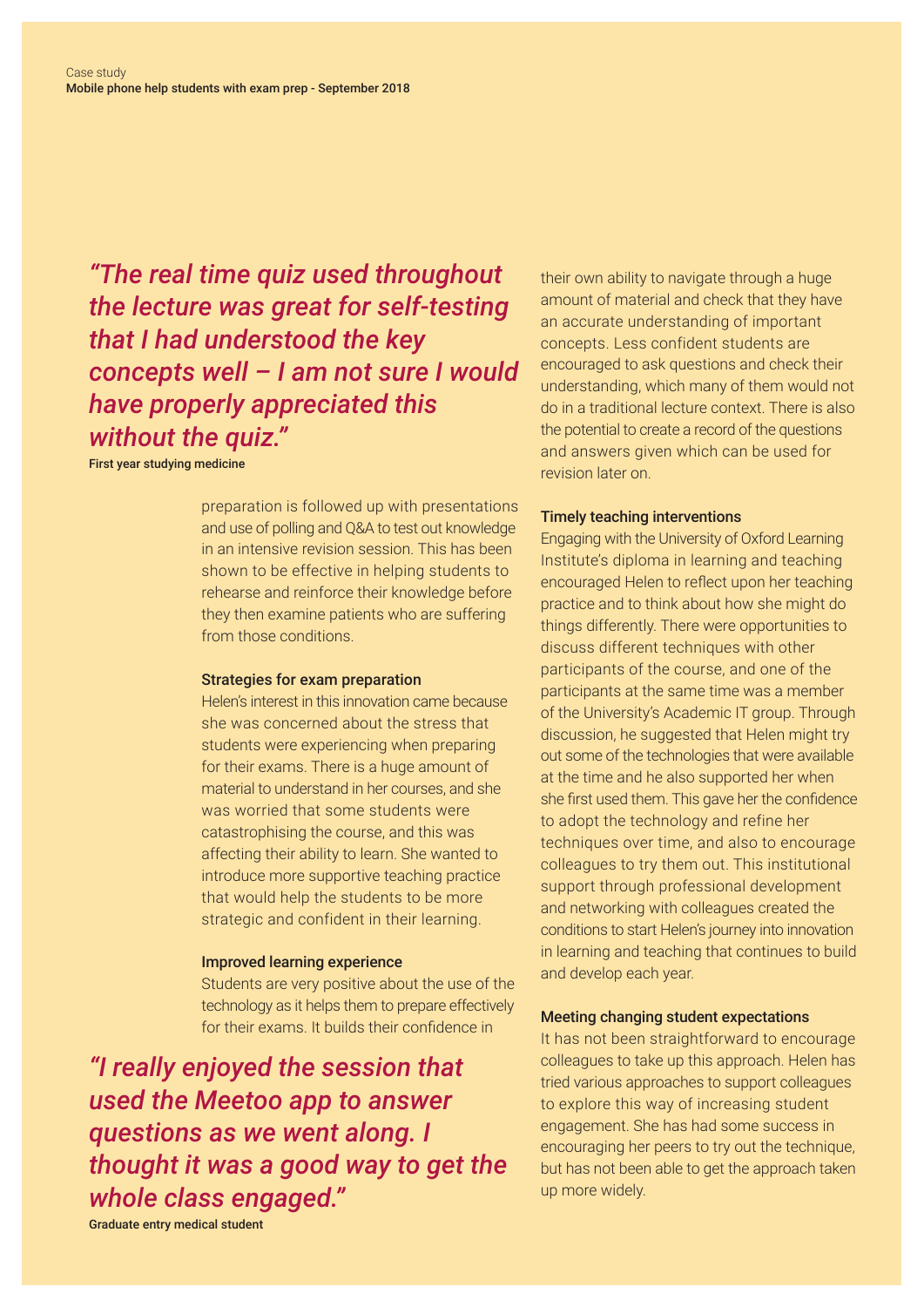One of problems that has occurred is for colleagues to find time to experiment properly with the technology so that they are fully confident and comfortable in using it. Where they have used the technology with students, there have often been technical hitches which have impacted negatively on the teaching session and they have been put off trying again.

This is a concern for the future, as students like the phones and polling approach and it isn't good for them to experience such variability of engagement. There's a growing awareness that students have expectations for technology use that are not being met by their university experience.

# Transferability to other institutions

Educationally, the innovation has worked well and achieved what was intended. It has improved the students' engagement with the learning materials and has built student confidence as they prepare for one of the major challenges of their academic careers, their examinations. The value gained from this seemingly simple technique should not be underestimated.

This approach is highly transferable to other institutions and other contexts (ie subject areas). It is cost-effective and can be introduced as a low-risk addition to lectures that can bring real benefits to students in testing their learning in a timely way, checking and correcting misconceptions, as well as reinforcing acquisition of knowledge. It can help build skills needed for students to be more strategic learners, and to prepare for their examinations in a more supported way. For teachers too it offers benefits, for example, they know more about their students' learning and are able to adapt their teaching in order to provide better support.

Although the technology is simple to use, there are some challenges to adopting it in a lecture context, in particular the need for IT provision and support.

#### Reliable systems and accessible support

A barrier to further development of this technique (and other new ways of working) can be a lack of consistent IT support in lecture or seminar rooms. Something as simple as there not being the right plug-ins on a computer or sound not working in a lecture theatre may mean that the student experience is affected. In turn, this damages the willingness of the student and teacher to be prepared to try new techniques. In other cases, network problems have prevented content being available, or plug-ins do not appear on standard laptops. Each time there is a technical problem, it impacts upon the time that can be devoted to learning and teaching during that session, and these problems tend to be reflected in negative feedback from students, who get frustrated and then, ironically, express a preference for traditional lectures "which always work".

Helen's experience has shown that choosing technology that is easy to use and to adjust, sometimes at short notice, is important, as is making time to get to know the technology and its foibles. And there always needs to be a "plan b" ready in case the technology fails.